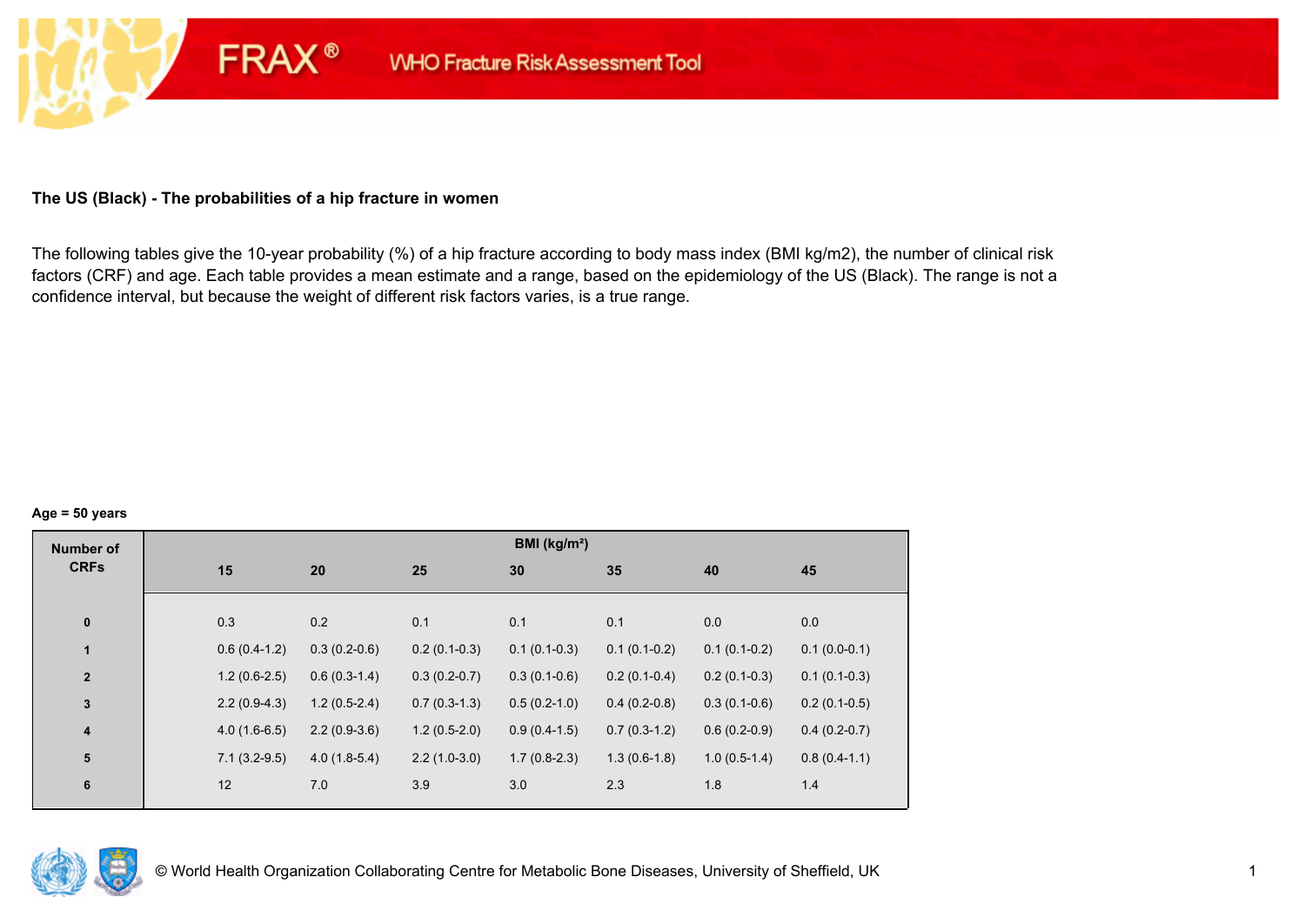# **Age = 55 years**

**FRAX®** 

| <b>Number of</b> |                |                |                | BMI (kg/m <sup>2</sup> ) |                |                |                |
|------------------|----------------|----------------|----------------|--------------------------|----------------|----------------|----------------|
| <b>CRFs</b>      | 15             | 20             | 25             | 30                       | 35             | 40             | 45             |
|                  |                |                |                |                          |                |                |                |
| $\pmb{0}$        | 0.5            | 0.3            | 0.2            | 0.1                      | 0.1            | 0.1            | 0.1            |
| $\mathbf{1}$     | $1.0(0.7-1.8)$ | $0.6(0.4-1.0)$ | $0.3(0.2-0.5)$ | $0.2(0.2-0.4)$           | $0.2(0.1-0.3)$ | $0.1(0.1-0.3)$ | $0.1(0.1-0.2)$ |
| $\overline{2}$   | $1.9(1.0-3.7)$ | $1.1(0.6-2.1)$ | $0.6(0.3-1.1)$ | $0.4(0.2-0.9)$           | $0.3(0.2-0.7)$ | $0.3(0.1-0.5)$ | $0.2(0.1-0.4)$ |
| $\mathbf{3}$     | $3.5(1.6-6.5)$ | $1.9(0.9-3.6)$ | $1.1(0.5-2.0)$ | $0.8(0.4-1.6)$           | $0.6(0.3-1.2)$ | $0.5(0.2-0.9)$ | $0.4(0.2-0.7)$ |
| 4                | $6.1(2.7-9.7)$ | $3.5(1.5-5.5)$ | $1.9(0.8-3.1)$ | $1.5(0.7-2.4)$           | $1.2(0.5-1.8)$ | $0.9(0.4-1.4)$ | $0.7(0.3-1.1)$ |
| 5                | $11(5.6-14)$   | $6.1(3.2-8.0)$ | $3.4(1.8-4.5)$ | $2.6(1.4-3.5)$           | $2.1(1.1-2.7)$ | $1.6(0.8-2.1)$ | $1.2(0.6-1.7)$ |
| 6                | 18             | 10             | 5.9            | 4.6                      | 3.6            | 2.8            | 2.2            |
|                  |                |                |                |                          |                |                |                |

## **Age = 60 years**

| <b>Number of</b> |                |                |                | BMI ( $kg/m2$ ) |                |                |                |
|------------------|----------------|----------------|----------------|-----------------|----------------|----------------|----------------|
| <b>CRFs</b>      | 15             | 20             | 25             | 30              | 35             | 40             | 45             |
|                  |                |                |                |                 |                |                |                |
| $\pmb{0}$        | 1.0            | 0.5            | 0.3            | 0.2             | 0.2            | 0.1            | 0.1            |
| $\mathbf{1}$     | $1.7(1.3-2.8)$ | $1.0(0.7-1.5)$ | $0.5(0.4-0.9)$ | $0.4(0.3-0.7)$  | $0.3(0.2-0.5)$ | $0.3(0.2-0.4)$ | $0.2(0.1-0.3)$ |
| $\mathbf{2}$     | $3.1(1.8-5.6)$ | $1.8(1.0-3.2)$ | $1.0(0.6-1.8)$ | $0.8(0.4-1.4)$  | $0.6(0.3-1.1)$ | $0.5(0.3-0.8)$ | $0.4(0.2-0.7)$ |
| 3                | $5.5(2.8-9.6)$ | $3.2(1.6-5.6)$ | $1.8(0.9-3.2)$ | $1.4(0.7-2.5)$  | $1.1(0.5-1.9)$ | $0.8(0.4-1.5)$ | $0.6(0.3-1.1)$ |
| 4                | $9.4(4.9-14)$  | $5.5(2.8-8.4)$ | $3.1(1.5-4.8)$ | $2.4(1.2-3.7)$  | $1.9(0.9-2.9)$ | $1.4(0.7-2.2)$ | $1.1(0.6-1.7)$ |
| ${\bf 5}$        | $16(9.6-20)$   | $9.3(5.6-12)$  | $5.4(3.2-7.0)$ | $4.2(2.5-5.4)$  | $3.2(1.9-4.2)$ | $2.5(1.5-3.3)$ | $1.9(1.2-2.6)$ |
| $6\phantom{1}6$  | 25             | 16             | 9.1            | 7.1             | 5.5            | 4.3            | 3.3            |
|                  |                |                |                |                 |                |                |                |

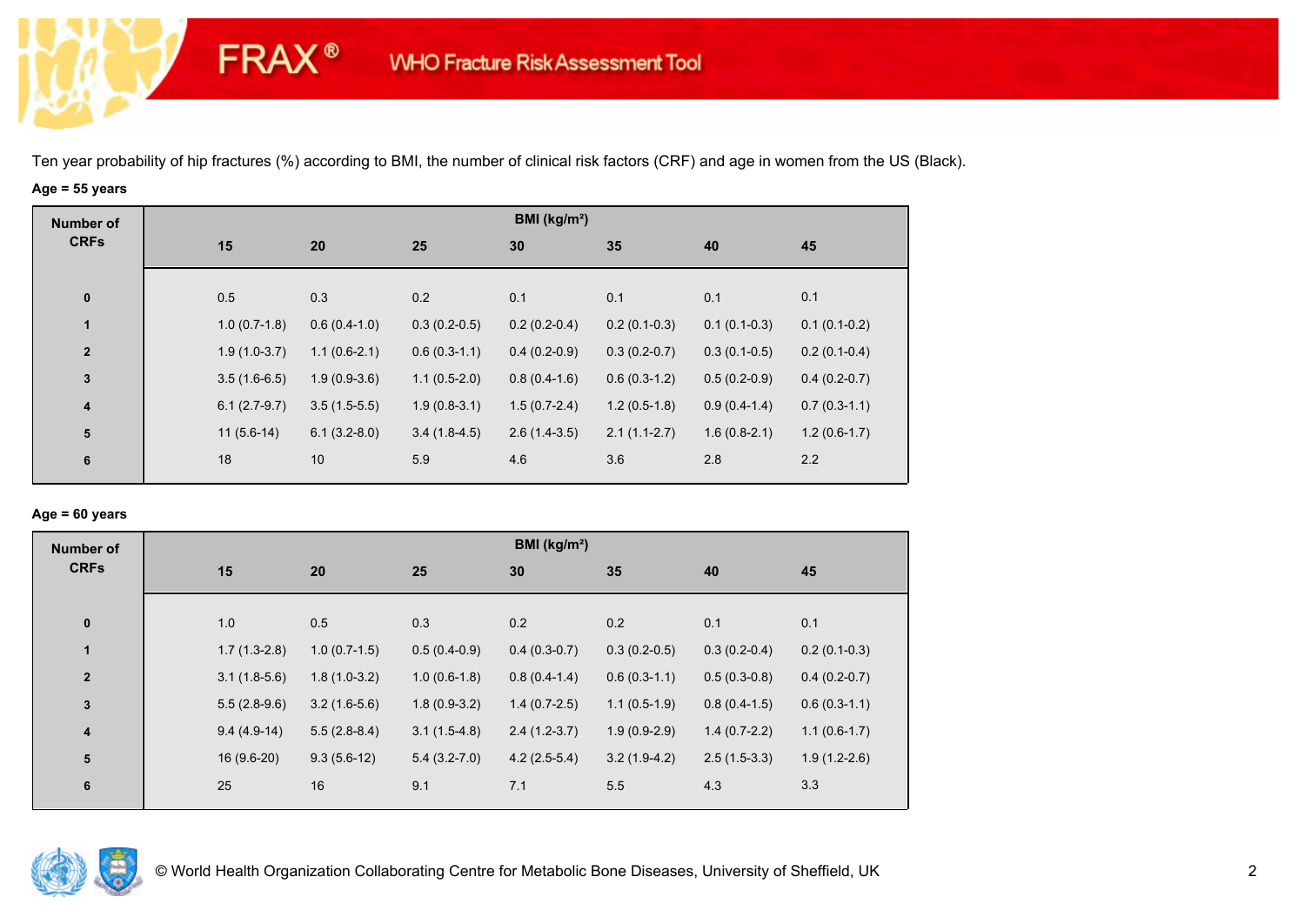# **Age = 65 years**

**FRAX®** 

| <b>Number of</b><br><b>CRFs</b> |                |                |                | BMI ( $kg/m2$ ) |                |                |                |
|---------------------------------|----------------|----------------|----------------|-----------------|----------------|----------------|----------------|
|                                 | 15             | 20             | 25             | 30              | 35             | 40             | 45             |
|                                 |                |                |                |                 |                |                |                |
| $\bf{0}$                        | 1.7            | 1.0            | 0.5            | 0.4             | 0.3            | 0.3            | 0.2            |
| $\mathbf{1}$                    | $3.0(2.2-4.2)$ | $1.7(1.3-2.4)$ | $1.0(0.7-1.4)$ | $0.7(0.6-1.0)$  | $0.6(0.4-0.8)$ | $0.4(0.3-0.6)$ | $0.3(0.3-0.5)$ |
| $\overline{2}$                  | $5.1(3.2-8.2)$ | $3.0(1.9-4.9)$ | $1.7(1.1-2.8)$ | $1.3(0.8-2.2)$  | $1.0(0.6-1.7)$ | $0.8(0.5-1.3)$ | $0.6(0.4-1.0)$ |
| $\mathbf 3$                     | $8.6(4.8-14)$  | $5.1(2.8-8.5)$ | $2.9(1.6-4.9)$ | $2.3(1.2-3.8)$  | $1.8(1.0-3.0)$ | $1.4(0.7-2.3)$ | $1.1(0.6-1.8)$ |
| $\overline{\mathbf{4}}$         | 14 (8.4-20)    | $8.6(5.0-13)$  | $5.0(2.8-7.4)$ | $3.9(2.2-5.8)$  | $3.0(1.7-4.5)$ | $2.3(1.3-3.5)$ | $1.8(1.0-2.7)$ |
| ${\bf 5}$                       | $22(16-27)$    | $14(9.7-18)$   | $8.3(5.8-11)$  | $6.5(4.5-8.3)$  | $5.1(3.5-6.5)$ | $3.9(2.7-5.0)$ | $3.1(2.1-3.9)$ |
| 6                               | 33             | 22             | 14             | 11              | 8.4            | 6.6            | 5.1            |

### **Age = 70 years**

| <b>Number of</b>        |                |                |                | BMI (kg/m <sup>2</sup> ) |                |                |                |
|-------------------------|----------------|----------------|----------------|--------------------------|----------------|----------------|----------------|
| <b>CRFs</b>             | 15             | 20             | 25             | 30                       | 35             | 40             | 45             |
|                         |                |                |                |                          |                |                |                |
| $\pmb{0}$               | 3.1            | 1.8            | 1.1            | 0.8                      | 0.6            | 0.5            | 0.4            |
| $\mathbf{1}$            | $5.6(4.3-6.5)$ | $3.3(2.6-3.9)$ | $1.9(1.5-2.2)$ | $1.5(1.2-1.7)$           | $1.2(0.9-1.3)$ | $0.9(0.7-1.0)$ | $0.7(0.5-0.8)$ |
| $\overline{\mathbf{2}}$ | $9.7(6.5-13)$  | $6.0(4.0-8.1)$ | $3.5(2.3-4.7)$ | $2.7(1.8-3.7)$           | $2.1(1.4-2.8)$ | $1.6(1.1-2.2)$ | $1.3(0.8-1.7)$ |
| $\mathbf 3$             | $17(11-23)$    | $11(6.9-15)$   | $6.3(4.1-9.4)$ | $4.9(3.2 - 7.3)$         | $3.8(2.5-5.7)$ | $3.0(1.9-4.4)$ | $2.3(1.5-3.4)$ |
| $\overline{\mathbf{4}}$ | 27 (19-37)     | 18 (13-25)     | $11(8.0-16)$   | $8.7(6.3-13)$            | $6.8(4.9-9.9)$ | $5.3(3.8-7.7)$ | $4.1(2.9-6.0)$ |
| 5                       | 40 (35-48)     | 29 (25-35)     | 19 (16-23)     | $15(13-18)$              | $12(10-15)$    | $9.3(7.8-11)$  | $7.2(6.1-9.0)$ |
| 6                       | 56             | 44             | 31             | 25                       | 20             | 16             | 12             |
|                         |                |                |                |                          |                |                |                |

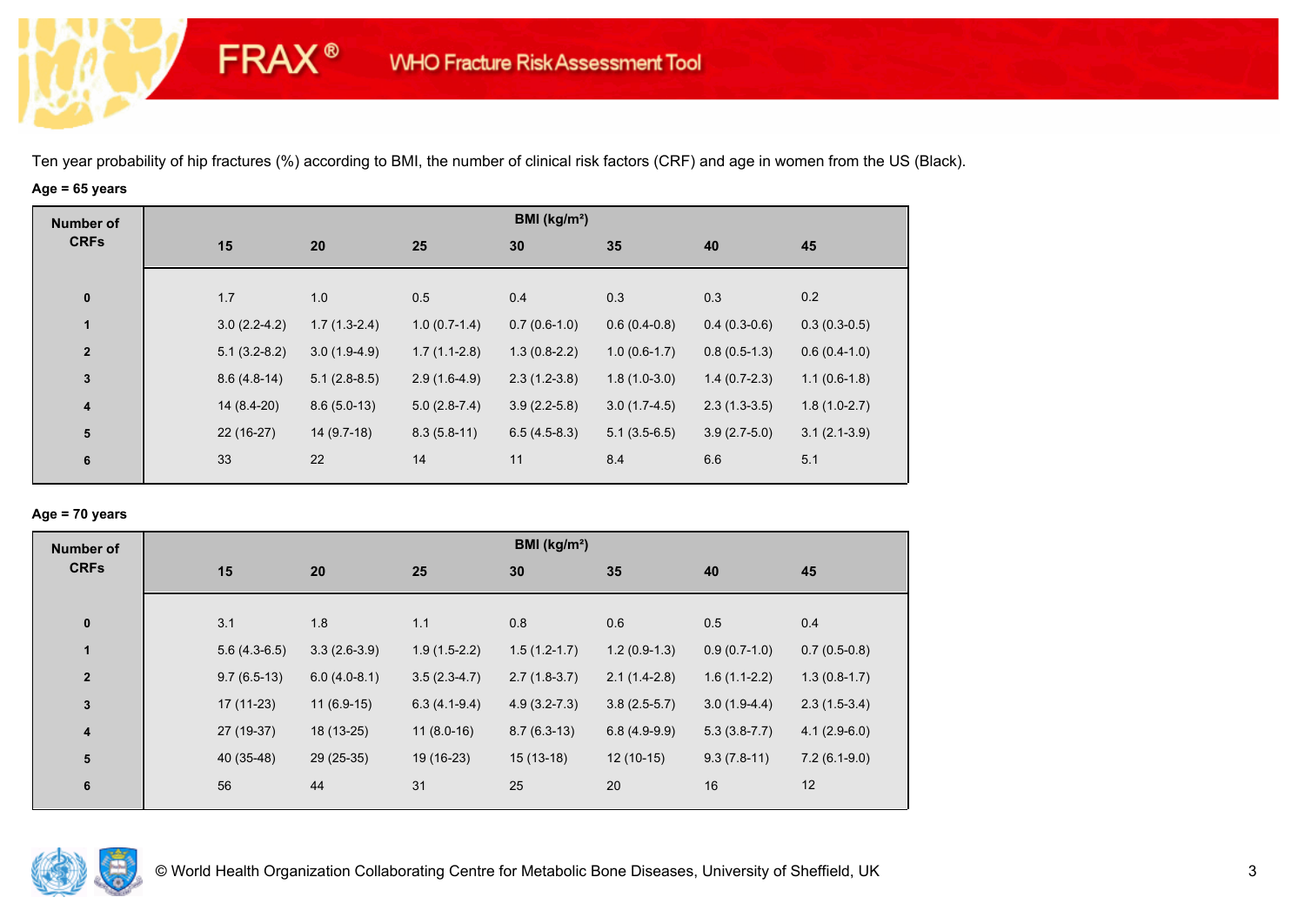# **Age = 75 years**

**FRAX®** 

| <b>Number of</b> |              |               |                | BMI ( $kg/m2$ ) |                |                |                |
|------------------|--------------|---------------|----------------|-----------------|----------------|----------------|----------------|
| <b>CRFs</b>      | 15           | 20            | 25             | 30              | 35             | 40             | 45             |
| $\bf{0}$         | 5.5          | 3.4           | 2.0            | 1.6             | 1.2            | 0.9            | 0.7            |
| $\mathbf{1}$     | $10(7.3-18)$ | $6.6(4.7-11)$ | $4.0(2.9-6.9)$ | $3.1(2.2-5.3)$  | $2.4(1.7-4.1)$ | $1.8(1.3-3.2)$ | $1.4(1.0-2.5)$ |
| $\mathbf{2}$     | 18 (11-29)   | $12(7.1-20)$  | $7.6(4.4-13)$  | $5.9(3.4-10)$   | $4.6(2.6-8.0)$ | $3.6(2.0-6.2)$ | $2.8(1.5-4.8)$ |
| $\mathbf 3$      | $30(18-44)$  | $21(12-33)$   | 14 (7.6-22)    | $11(5.9-18)$    | $8.6(4.6-14)$  | $6.7(3.5-11)$  | $5.2(2.7-8.6)$ |
| 4                | 44 (28-58)   | $35(21-49)$   | 24 (13-36)     | 19 (10-29)      | $15(8.1-23)$   | $12(6.3-18)$   | $9.4(4.9-15)$  |
| ${\bf 5}$        | 59 (42-68)   | $51(34-61)$   | $39(24-48)$    | 32 (19-40)      | 26 (15-33)     | $21(12-26)$    | $17(9.1-21)$   |
| 6                | 71           | 67            | 57             | 49              | 41             | 34             | 28             |
|                  |              |               |                |                 |                |                |                |

## **Age = 80 years**

| <b>Number of</b>        |     |                            |               | BMI ( $kg/m2$ ) |                |                |                |
|-------------------------|-----|----------------------------|---------------|-----------------|----------------|----------------|----------------|
| <b>CRFs</b>             | 15  | 20                         | 25            | 30              | 35             | 40             | 45             |
| $\pmb{0}$               | 8.4 | 5.5                        | 3.4           | 2.6             | 2.0            | 1.6            | 1.2            |
| $\mathbf{1}$            |     | 15 (11-25)<br>$10(7.4-18)$ | $6.5(4.8-11)$ | $5.0(3.7-8.9)$  | $3.9(2.8-6.9)$ | $3.0(2.2-5.3)$ | $2.3(1.7-4.1)$ |
| $\mathbf{2}$            |     | 24 (16-39)<br>18 (11-29)   | $12(7.2-21)$  | $9.2(5.5-16)$   | $7.2(4.3-13)$  | $5.6(3.3-9.9)$ | $4.3(2.5-7.7)$ |
| 3                       |     | $37(23-51)$<br>29 (17-43)  | $20(11-33)$   | $16(8.5-26)$    | $13(6.6-21)$   | $9.9(5.1-17)$  | $7.7(3.9-13)$  |
| $\overline{\mathbf{4}}$ |     | $50(33-62)$<br>43 (26-56)  | $33(18-45)$   | 27 (14-37)      | $21(11-30)$    | $17(8.8-24)$   | $13(6.8-19)$   |
| ${\bf 5}$               |     | 62 (46-70)<br>57 (40-66)   | 48 (31-57)    | 41 (25-49)      | $34(20-41)$    | 27 (15-34)     | 22 (12-28)     |
| 6                       | 72  | 70                         | 64            | 57              | 49             | 41             | 34             |